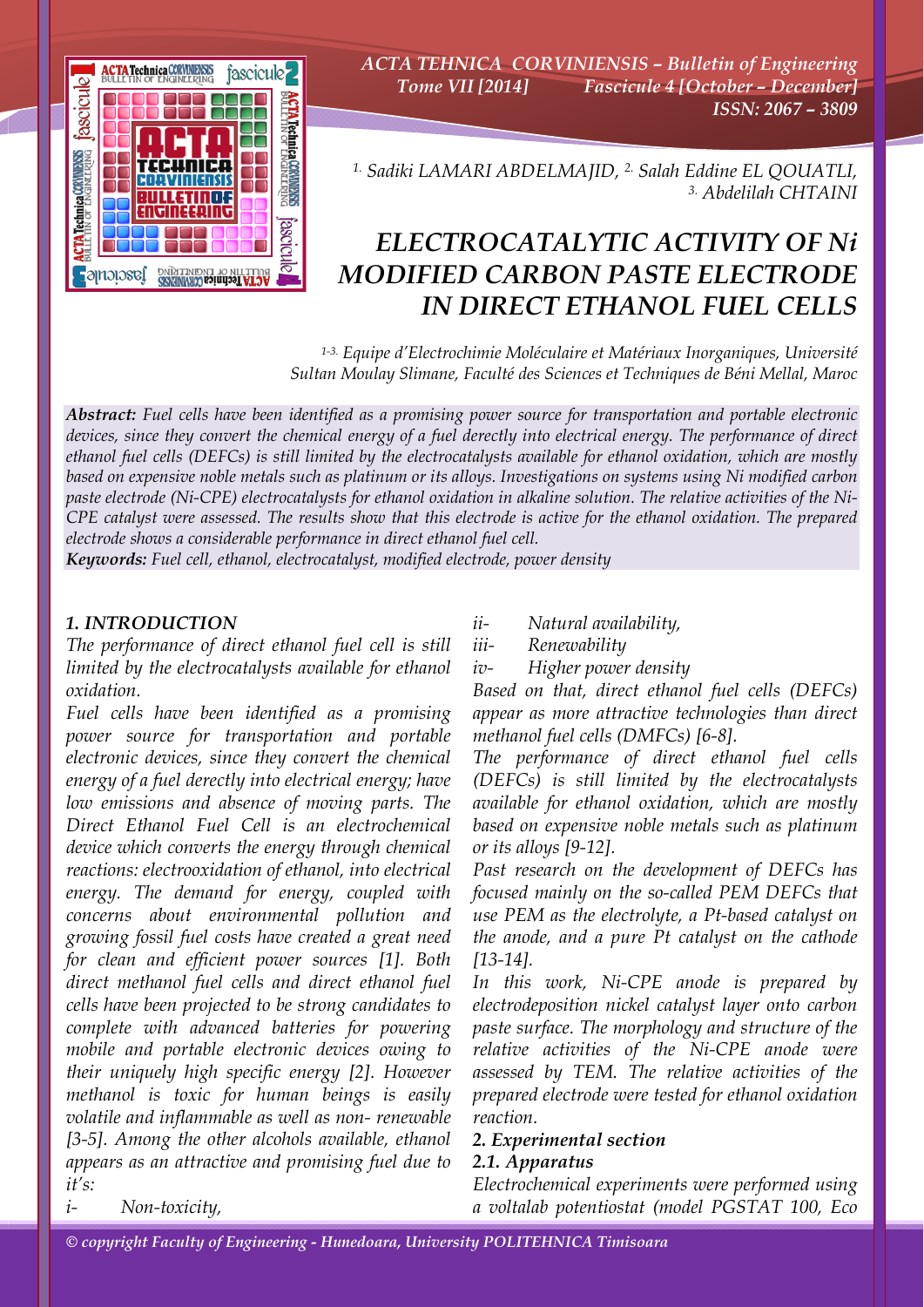## *– Bulletin of Engineering Tome VII [2014]*

*Chemie B. V., Utrecht, The Netherlands) driven by the general purpose electrochemical systems data processing software (voltalab master 4 software).* 

*All the electrochemical experiments were performed in a standard one-compartment threeelectrode cell. The reference electrode was SCE and the counter electrode was platinum. All electrode potentials were referred to this reference electrode. The working electrode was copper modified carbon paste electrode (Ni-CPE).* 

## *2.2. Reagents and solutions*

*All chemicals were of the highest quality. Graphite powder (spectroscopic grade RWB, Ringsdorff-Werke GmbH, Bonn-Bad Godesberg, Germany) was obtained from Aldrich and was used without further purification. NiSO4 was obtained from Merck chemicals. Deionised water was used to prepare all solution. Electrolytic solution is 0.1 M KOH.* 

## *2.3. Preparation of the modified electrode*

*The carbon paste unmodified was prepared by adding paraffin oil to carbon powder and thoroughly hand –mixing in a mortar and pestle. The resulting paste was packed into the electrode and the surface was smoothed. The electrocatalyst electrode (Ni-CPE) was developed by depositing the nickel at fixed potential (0.1 V for 1 hour) onto the carbon paste electrode surface.* 

## *3. RESULTS AND DISCUSSION*

## *3.1. Characterization of prepared electrode*

*The cyclic voltammograms (CVs) of the unmodified carbon paste electrode (CPE), and Ni-CPE were recorded in the supporting electrolyte (0.1M KOH solution).* 



*Figure 1. Cyclic voltammograms recorded in electrolytic solution at 100 mV/s, at a- carbon paste electrode, b- nickel modified carbon paste electrode* 

*The change of the CVs shapes (Figure. 1), before and after modification, is a major sign that the carbon paste electrode was, effectively, modified with Ni.* 

*A typical EDX spectrum is shown in Figure 2 the atomic ration of Ni (electrodeposited onto carbon paste electrode) is about (40%). The characteristic peak of Ni can not be found in Figure 2. It indicates that CPE is almost fully covered by the Ni catalyst layer.* 



*Figure 2. EDX spectra analysis of the Ni-CPE scanning electron micrographs of the cross-section of Ni-CPE anode: II: Ni and I: CPE catalyst* 

*The Nyquist plots for the tested electrode Ni-CPE, in alkaline solution is presented in Figure 3. The locus of Nyquist plots is regarded as one part semi circle in CNi-CPE electrode (curve b), but in carbon paste electrode (curve a), the plot was not perfect semi circle. This feature had been attributed to frequency dispersion of interfacial impedance, and corrosion resistance of carbon paste electrode better than Ni-CPE.* 



*Figure 3. Electrochemical impedance spectroscopy recorded for CPE (curve a) and Ni-CPE (curve b), in 1M KOH solution*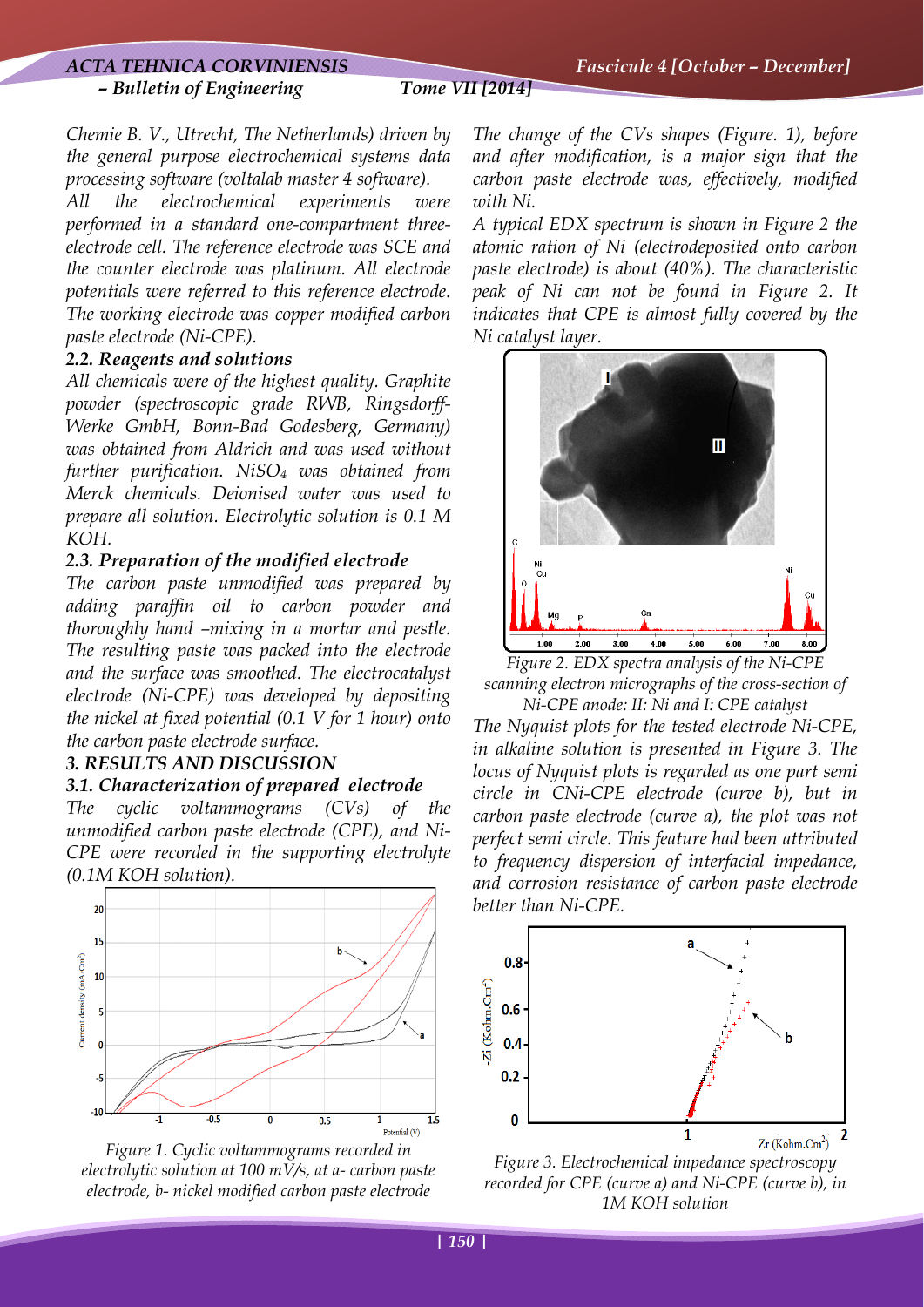*– Bulletin of Engineering Tome VII [2014]* 

## *3.2. Ethanol oxidation*

*Figure 4 compares the transient curves recorded, successively, at carbon paste electrode (curve a) and at nickel modified carbon paste electrode (curve b), in 0.1M KOH containing 0.24 mol/L ethanol. It is clearly seen that carbon paste electrode has little activity of ethanol oxidation. The onset potential of ethanol oxidation is observed at around 500 mV for Ni-CPE (Figure 5). The Ni-CPE showed much better electrochemical activity and stability than carbon paste electrode.* 



*Figure 4. Chronoamperometry curves of a-Carbon paste electrode and b- Ni-CPE for ethanol oxidation, in 0.1M KOH.* 



*Figure 5. Steady state cyclic voltammograms of a- carbon paste electrode and b- Ni-CPE in 0.1 M KOH + 0.24 M ethanol, scan rate 100 mV.s-1, room temperature.* 

*The ethanol concentration on fuel cell performance has a positive effect. An increase on ethanol concentration will lead to an increase on the coverage of the electrocatalyst, increasing the ethanol oxidation reaction, and to an increase of current density (Figure 6).* 



*Figure 6. Influence of ethanol concentration on oxidation current density* 

*The results presented in Figure 7, show that increase of ethanol concentration leads to increase in cell performance.* 

*The effect of ethanol concentration on fuel cell performance usually, have two different effects, a positive and a negative one:* 

- *i- An increase on ethanol concentration will lead to an increase on the coverage of the electrocatalyst, increasing the ethanol oxidation reaction, and to increase of the oxidation current density;*
- *ii- From a certain concentration of ethanol, the total active sites were occupied by the ethanol molecule, which leads to the deterioration in performance of the fuel cell.*



*Figure 7. Influence of ethanol concentration on power density* 

## *4. CONCLUSION*

*Based on the obtained results and discussion, it is concluded that Ni-CPE based catalyst shows good promises to improve the activity of oxidation reaction of ethanol in alkaline media, and the effect of ethanol concentration was studied.*